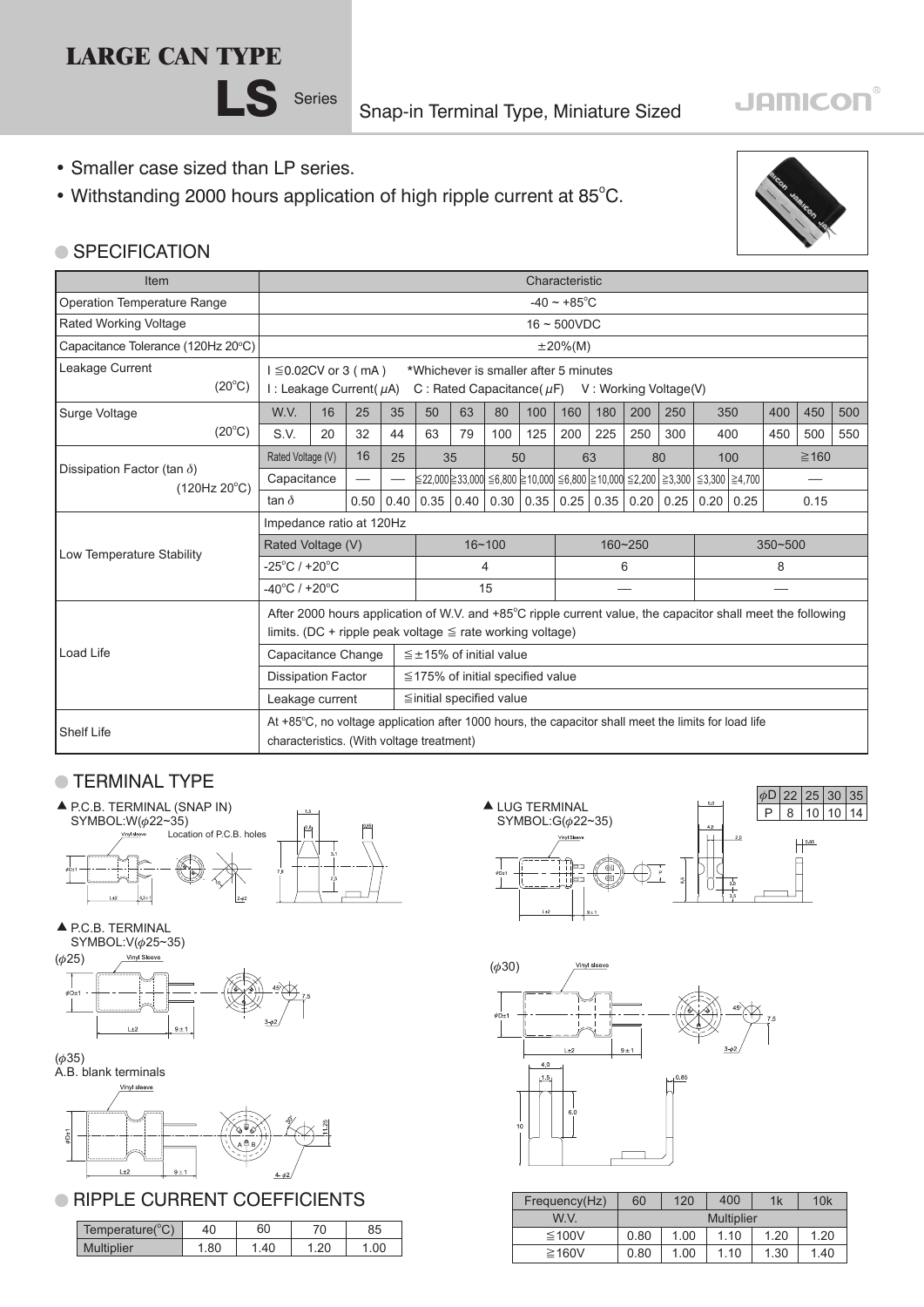25 2.66 30 3.19 40 3.82 50 4.48

 $\boxed{\mathsf{L}(mm)}$  $R.C.$ 

| ● CASE SIZE & MAX RIPPLE CURRENT |                                                |                 |      |         |      |                 |      | Case size | Max ripple current: A(rms) | : $D \times L$ |      | $85^{\circ}$ C | (mm)<br>120Hz |      |         |      |                |
|----------------------------------|------------------------------------------------|-----------------|------|---------|------|-----------------|------|-----------|----------------------------|----------------|------|----------------|---------------|------|---------|------|----------------|
|                                  | V(Code)                                        |                 |      | 16 (1C) |      |                 |      | 25 (1E)   |                            |                |      | 35(1V)         |               |      |         |      |                |
| μF                               | $\overline{\mathcal{L}ode}$ $\phi\overline{D}$ | 22              | 25   | 30      | 35   | 22              | 25   | 30        | 35                         | 22             | 25   | 30             | 35            |      |         |      |                |
|                                  |                                                |                 |      |         |      |                 |      |           |                            | 25             |      |                |               |      |         |      |                |
| 3300                             | 332                                            |                 |      |         |      |                 |      |           |                            | 2.04           |      |                |               |      |         |      |                |
|                                  |                                                |                 |      |         |      | 25              |      |           |                            | 30             | 25   |                |               |      |         |      |                |
| 4700                             | 472                                            |                 |      |         |      | 2.25            |      |           |                            | 2.41           | 2.30 |                |               |      |         |      |                |
|                                  |                                                | 25              |      |         |      | 30              | 25   |           |                            | 35             | 30   | 25             |               |      |         |      |                |
| 6800                             | 682                                            | 2.40            |      |         |      | 2.69            | 2.56 |           |                            | 2.82           | 2.70 | 2.66           |               |      |         |      |                |
|                                  |                                                | $\overline{30}$ | 25   |         |      | $\overline{35}$ | 30   | 25        |                            | 45             | 35   | 30             | 25            |      |         |      |                |
| 10000                            | 103                                            | 2.81            | 2.67 |         |      | 3.09            | 2.97 | 2.92      |                            | 3.34           | 3.06 | 3.04           | 3.28          |      |         |      |                |
|                                  |                                                | 40              | 30   | 25      |      | 45              | 35   | 30        | 25                         |                | 50   | 35             | 30            |      |         |      |                |
| 15000                            | 153                                            | 3.43            | 3.11 | 3.07    |      | 3.70            | 3.39 | 3.37      | 3.63                       |                | 4.06 | 3.67           | 3.98          |      |         |      |                |
|                                  |                                                |                 | 45   | 30      | 25   |                 | 45   | 35        | 30                         |                |      | 45             | 40            |      |         |      |                |
| 22000                            | 223                                            |                 | 4.25 | 3.78    | 4.09 |                 | 4.48 | 4.25      | 4.61                       |                |      | 4.94           | 5.41          |      |         |      |                |
|                                  |                                                |                 |      | 45      | 35   |                 |      | 50        | 40                         |                |      | L(mm)          | 50            |      |         |      |                |
| 33000                            | 333                                            |                 |      | 5.48    | 5.67 |                 |      | 6.05      | 6.33                       |                |      | R.C.           | 7.27          |      |         |      |                |
|                                  |                                                |                 |      |         |      |                 |      |           |                            |                |      |                |               |      |         |      |                |
|                                  |                                                |                 |      |         |      |                 |      |           |                            |                |      |                |               |      |         |      |                |
|                                  | V(Code)                                        | 50(1H)          |      |         |      |                 |      | 63(1J)    |                            |                |      | 80 (1K)        |               |      | 100(2A) |      |                |
| μF                               | $\overline{\text{Code }} \phi$ D               | 22              | 25   | 30      | 35   | 22              | 25   | 30        | 35                         | 22             | 25   | 30             | 35            | 22   | 25      | 30   | 35             |
| 1000                             | 102                                            |                 |      |         |      |                 |      |           |                            | 25             |      |                |               | 30   | 25      |      |                |
|                                  |                                                |                 |      |         |      |                 |      |           |                            | 1.50           |      |                |               | 1.71 | 1.63    |      |                |
| 1200                             | 122                                            |                 |      |         |      |                 |      |           |                            |                |      |                |               | 35   | 30      |      |                |
|                                  |                                                |                 |      |         |      |                 |      |           |                            |                |      |                |               | 2.01 | 1.93    |      |                |
| 1500                             | 152                                            |                 |      |         |      | 25              |      |           |                            | 30             | 25   |                |               | 35   | 30      | 25   |                |
|                                  |                                                |                 |      |         |      | 1.66            |      |           |                            | 1.88           | 1.79 |                |               | 2.11 | 2.03    | 2.00 |                |
| 1800                             | 182                                            |                 |      |         |      |                 |      |           |                            |                |      |                |               | 45   | 35      | 30   |                |
|                                  |                                                |                 |      |         |      |                 |      |           |                            |                |      |                |               | 2.59 | 2.37    | 2.35 |                |
|                                  |                                                | 25              |      |         |      | 30              | 25   |           |                            | 40             | 30   | 25             |               | 50   | 40      | 30   | 25             |
| 2200                             | 222                                            | 1.92            |      |         |      | 2.08            | 1.98 |           |                            | 2.45           | 2.22 | 2.19           |               | 2.84 | 2.64    | 2.47 | 2.6            |
|                                  |                                                | 30              | 25   |         |      | 35              | 30   | 25        |                            | 50             | 40   | 30             | 25            |      | 50      | 40   | 3 <sub>C</sub> |
| 3300                             | 332                                            | 2.35            | 2.24 |         |      | 2.51            | 2.41 | 2.38      |                            | 3.05           | 2.83 | 2.65           | 2.86          |      | 3.25    | 3.11 | 3.1            |
|                                  |                                                | 35              | 30   | 25      |      | 45              | 35   | 30        | 25                         |                | 50   | 40             | 30            |      |         | 50   | 40             |
| 4700                             | 472                                            | 2.72            | 2.62 | 2.58    |      | 3.04            | 2.79 | 2.77      | 2.99                       |                | 3.36 | 3.21           | 3.30          |      |         | 3.65 | 3.8            |
|                                  |                                                | 50              | 40   | 30      | 25   |                 | 50   | 35        | 30                         |                |      | 50             | 40            |      |         |      | 50             |
| 6800                             | 682                                            | 3.45            | 3.20 | 3.00    | 3.23 |                 | 3.53 | 3.19      | 3.46                       |                |      | 3.80           | 3.98          |      |         |      | 4.4            |
|                                  |                                                |                 | 50   | 35      | 30   |                 |      | 45        | 40                         |                |      |                |               |      |         |      |                |
| 10000                            | 103                                            |                 | 3.70 | 3.35    | 3.64 |                 |      | 3.72      | 4.08                       |                |      |                |               |      |         |      |                |
|                                  |                                                |                 |      | 50      | 40   |                 |      |           | 50                         |                |      |                |               |      |         |      |                |
| 15000                            | 153                                            |                 |      | 4.61    | 4.83 |                 |      |           | 5.30                       |                |      |                |               |      |         |      |                |
|                                  |                                                |                 |      |         | 45   |                 |      |           |                            |                |      |                |               |      |         |      |                |
| 18000                            | 183                                            |                 |      |         | 5.55 |                 |      |           |                            |                |      |                |               |      |         |      |                |
|                                  |                                                |                 |      |         | 50   |                 |      |           |                            |                |      |                |               |      |         |      | L(m)           |
| 22000                            | 223                                            |                 |      |         | 6.42 |                 |      |           |                            |                |      |                |               |      |         |      | $R_{\cdot}$    |
|                                  |                                                |                 |      |         |      |                 |      |           |                            |                |      |                |               |      |         |      |                |